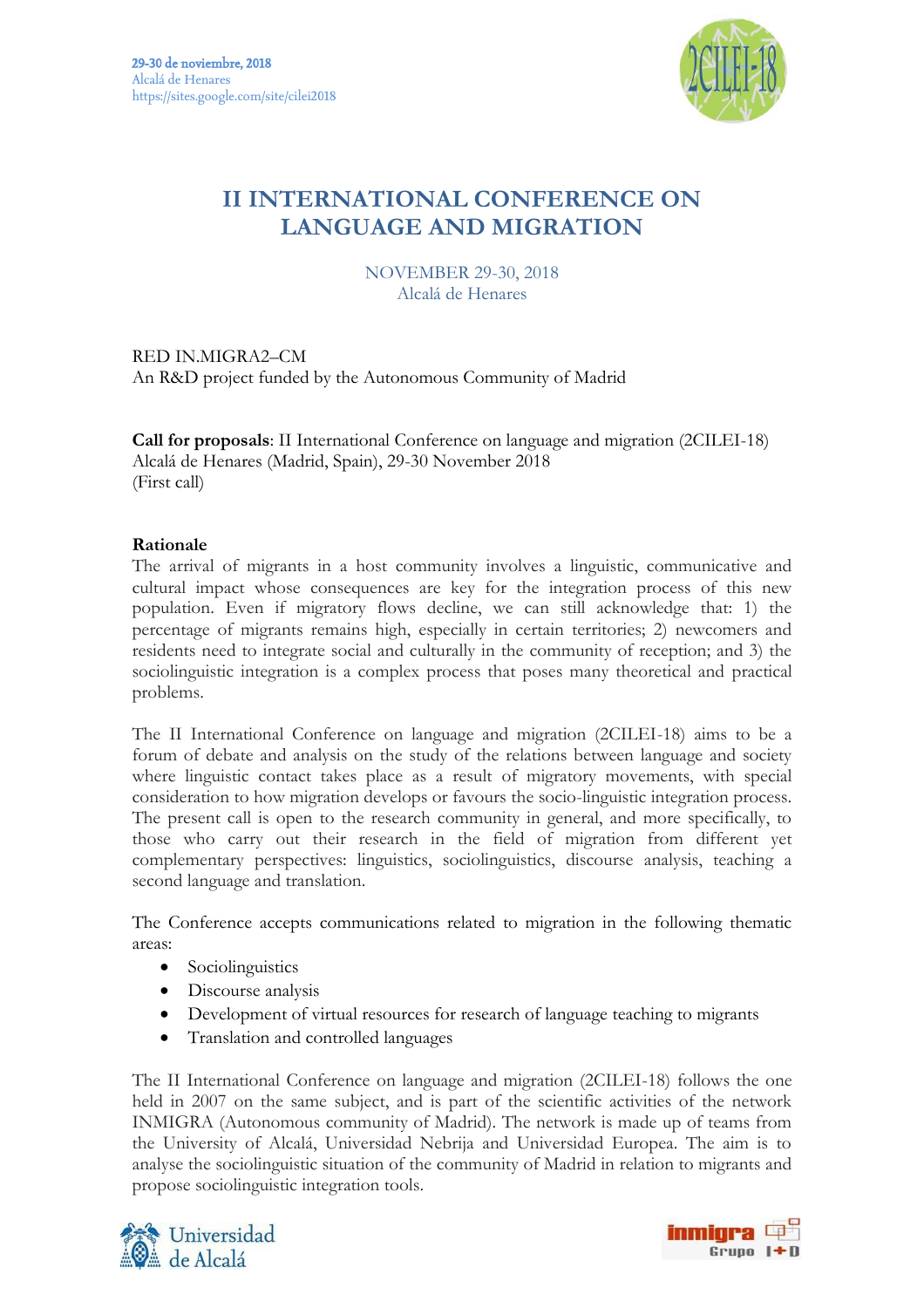

Those interested in participating should send their proposals as an attached file (.doc, .docx or .rtf) via the form available on the website of the Conference (https://sites.google.com/site/cilei2018) or via e-mail to inmigra@uah.es. **The file name** must have the following format: **Title\_2CILEI-18** (if the title is very long, you can delete words from the end). Files will have an extension of 250-300 words (Times New Roman, 12) -including bibliography- clearly stating the objective of the contribution, the theoretical framework and methodology, as well as the bibliography. References should conform to the stylesheet of journal Language and migration / Language and Migration.

Proposals must be anonymous, thus the attached document must include the title and summary, without any data that identifies its author or authors. The name and institutional affiliation of the author (or authors), and the title of the proposal will be completed in the respective fields in the form, or in the body of the email (depending on the submission mode chosen).

Abstracts will be submitted to a process of double blind evaluation by the Scientific Committee. Once accepted, authors will be sent information about the registration process and conference fees payment.

Communications will have a maximum duration of 20 minutes, followed by 10 minutes of discussion.

Registration: Attendees without communication may register until October 31, 2018.

## **Deadline for submission of proposals: April 30, 2018**.

## **Registration fee**:

- Accepted authors:
	- o 75 euros (up to July 15, 2018)
	- o 90 euros (after June 15, 2018)
- x Attendants: 30 euros

**Thematic area**: Sociolinguistics; Linguistics of migration; Discourse analysis; Translation; FLT for immigrants

**Organizing institutions**: University of Alcalá

**Contact**: Florentino Paredes García florentino.paredes@uah.es María Sancho Pascual: maria.sancho@uah.es

**Program:** In preparation